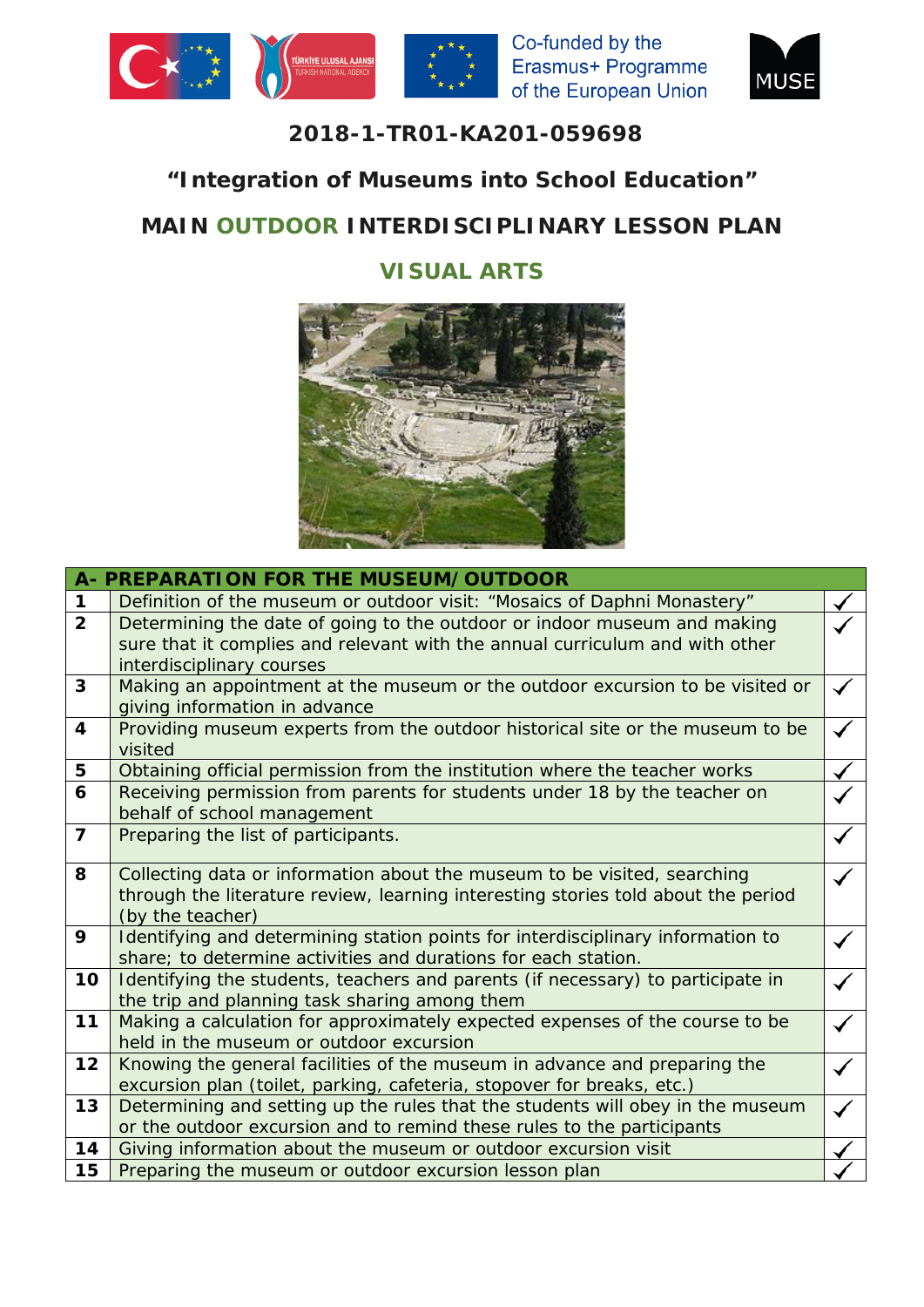|    | 16   Preparing activities, worksheets, pre-test and post-test questionnaires and              |  |
|----|-----------------------------------------------------------------------------------------------|--|
|    | evaluation scales for these documents.                                                        |  |
| 17 | Preparation and taking security measures related to the trip.                                 |  |
| 18 | Implementation of a knowledge test to increase students' curiosity and motivate $\mathcal{A}$ |  |
|    | them for expeditionary learning before the trip                                               |  |

#### **EXPEDITIONARY INTERDISCIPLINARY LESSON PLAN FOR MUSEUMS OR INDOOR /OUTDOOR CLASSROOMS**

| 1                       | <b>NAME OF THE SCHOOL</b>        | 3rd Gymnasium of Nikaia-Athens                       |
|-------------------------|----------------------------------|------------------------------------------------------|
| $\overline{2}$          | <b>LESSON</b>                    | Arts: "Mosaics of Daphni Monastery"                  |
| 3                       | <b>CLASS / CLASSES</b>           | 3rd Grade                                            |
| $\overline{\mathbf{4}}$ | <b>TOTAL TIME</b>                | $45' + 45' + 45' + 45$                               |
|                         |                                  | 4 hours                                              |
| 5                       | <b>SITE TO VISIT</b>             | Daphni Monastery                                     |
| 6                       | PLACE AND TIME OF                | School entrance - 08.00 AM                           |
|                         | <b>DEPARTURE</b>                 |                                                      |
|                         |                                  |                                                      |
| $\overline{7}$          | PLACE AND TIME OF ARRIVAL        | School entrance -14.00 AM                            |
| 8                       | <b>AIMS / OBJECTIVES</b>         | The course of Visuals aims to cultivate:             |
|                         |                                  | The creativity of the student, the production of     |
|                         |                                  | artistic work, his participation in the visual arts. |
|                         |                                  | Knowledge and use of materials, instruments,         |
|                         |                                  | tools and sources in a variety of visual forms.      |
|                         |                                  | The sensitive response, understanding, critical      |
|                         |                                  | approach and analysis of the visual work as well     |
|                         |                                  | as the phenomenon of Art in general.                 |
|                         |                                  | Understanding the cultural dimension and the         |
|                         |                                  | contribution of the arts to culture over time and    |
|                         |                                  | synchronously.                                       |
|                         |                                  |                                                      |
|                         |                                  |                                                      |
| 9                       | <b>OUTDOOR EXPEDITIONARY</b>     | Visual Art teacher                                   |
|                         | LESSON STAFF (PARENTS /          | History teacher                                      |
|                         | <b>TEACHERS)</b>                 |                                                      |
| 10                      | <b>TRANSPORTER &amp; VEHICLE</b> | By school bus                                        |
|                         | <b>INFORMATION</b>               |                                                      |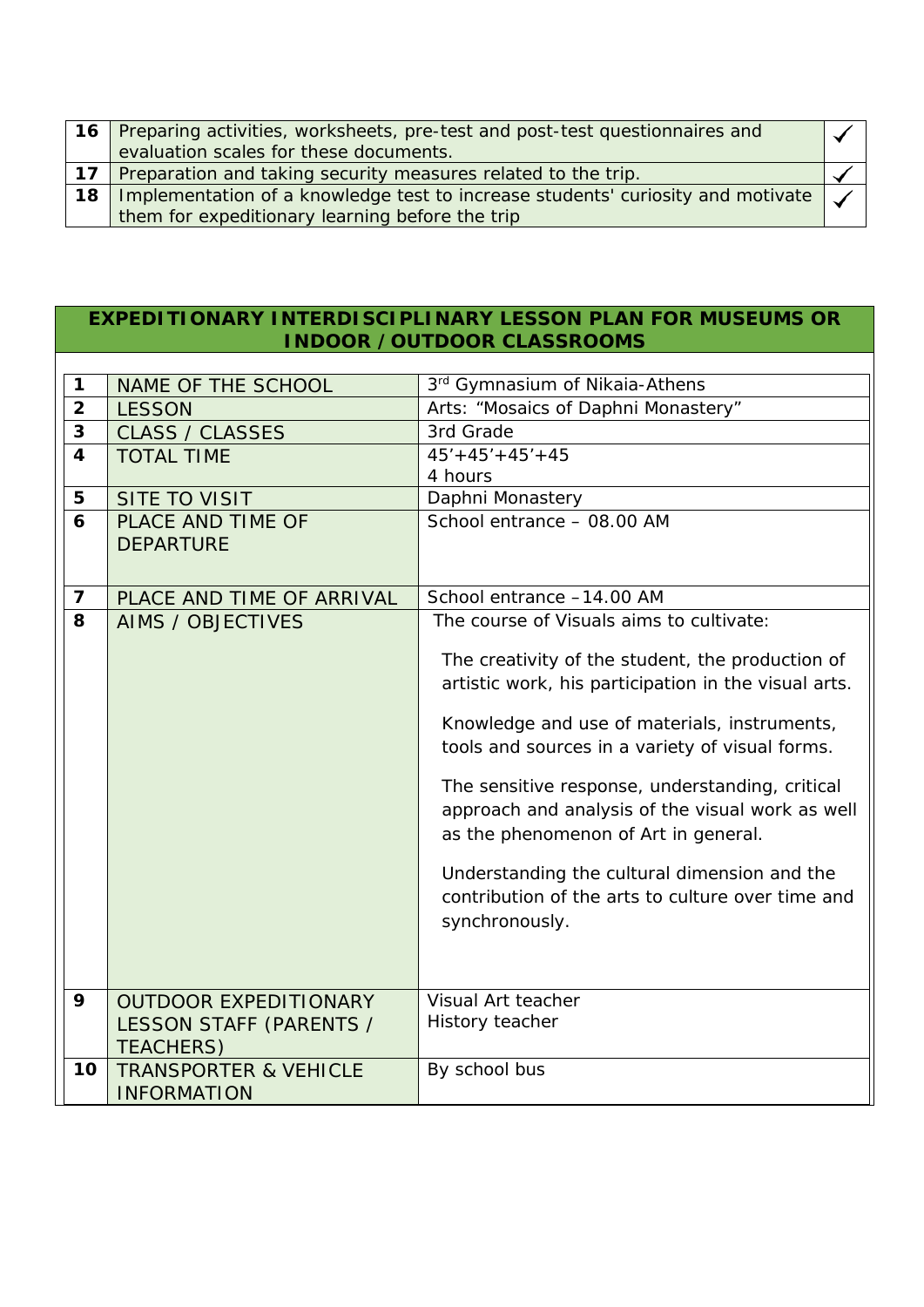| <b>B-DURING MUSEUM/OUTDOOR SITES EXPEDITIONARY VISITS</b> |                                                                                       |                |                                         |               |                |  |  |  |
|-----------------------------------------------------------|---------------------------------------------------------------------------------------|----------------|-----------------------------------------|---------------|----------------|--|--|--|
|                                                           |                                                                                       |                |                                         |               |                |  |  |  |
| 2 <sup>ND</sup> GRADE HISTORY LESSON DAILY COURSE PLAN    |                                                                                       |                |                                         |               |                |  |  |  |
| <b>CLASS</b>                                              | 3rd                                                                                   | <b>SUBJECT</b> | Specific: the art of mosaic and         | <b>DATE</b>   | $16 - 11 - 19$ |  |  |  |
|                                                           | grade                                                                                 | / TOPIC        | elements of the architectural type of a | <b>COURSE</b> | $45' + 45' +$  |  |  |  |
|                                                           | (15)                                                                                  |                | Byzantine church (complex octagonal     | <b>HOUR</b>   | $45' + 45'$    |  |  |  |
|                                                           | years                                                                                 |                | cruciform)                              |               |                |  |  |  |
|                                                           | old<br>stude                                                                          |                |                                         |               |                |  |  |  |
|                                                           | nts)                                                                                  |                |                                         |               |                |  |  |  |
|                                                           | <b>OBJECTIVES:</b>                                                                    |                |                                         |               |                |  |  |  |
|                                                           |                                                                                       |                |                                         |               |                |  |  |  |
|                                                           | 1. To learn to express ideas and feelings in a variety of forms of visual arts.       |                |                                         |               |                |  |  |  |
|                                                           | 2. To discuss the aesthetic dimension of visual arts                                  |                |                                         |               |                |  |  |  |
|                                                           | 3. To develop series of projects with a common theme                                  |                |                                         |               |                |  |  |  |
|                                                           | 4. To be able to compare works of different styles                                    |                |                                         |               |                |  |  |  |
|                                                           | 5. To understand the historical content of the projects (History)                     |                |                                         |               |                |  |  |  |
|                                                           | 6. To argue in conversations about art                                                |                |                                         |               |                |  |  |  |
|                                                           | 7. To exhibit classes' works and organize exhibitions                                 |                |                                         |               |                |  |  |  |
| <b>OBJECTIVES</b>                                         | 8. To understand the social and cultural effects that the work of art has             |                |                                         |               |                |  |  |  |
|                                                           | accepted and the ways in which it depicts them                                        |                |                                         |               |                |  |  |  |
|                                                           | 9. To analyse, interpret and evaluate various projects                                |                |                                         |               |                |  |  |  |
|                                                           | 10. To realize the interdisciplinary relations of Visual Arts (History,<br>Geography) |                |                                         |               |                |  |  |  |
|                                                           | 11. To understand the techniques and methods in the main visual arts                  |                |                                         |               |                |  |  |  |
|                                                           | 12. To recognize the value of art as important and necessary human<br>experience      |                |                                         |               |                |  |  |  |
|                                                           | 13. To be aware of making art a significant part of everyday life                     |                |                                         |               |                |  |  |  |
|                                                           | 14. To realize that knowledge of Art characterizes well educated individuals          |                |                                         |               |                |  |  |  |
|                                                           | <b>15.</b> To familiarize themselves with museums and galleries                       |                |                                         |               |                |  |  |  |
|                                                           |                                                                                       |                |                                         |               |                |  |  |  |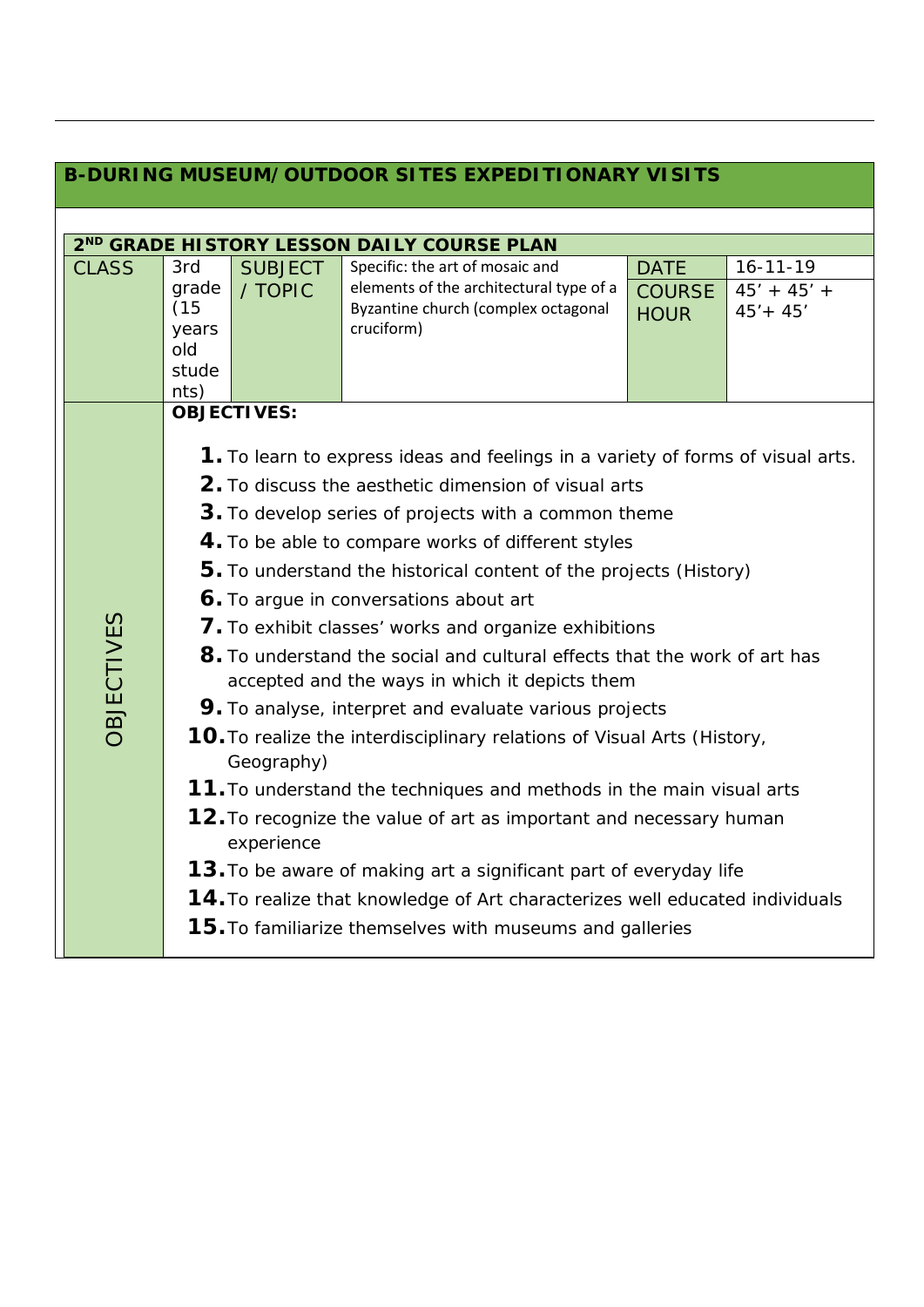TEACHERS:

1. On the one hand the students will get to know the History of the place and on the other they will discover the art of mosaic. The teachers will try to transmit to their students their love and interest of mosaics.

#### STUDENTS:

- 1. They will get to know the archaeological site by themselves based on the experience of visiting it and with their phantasy they will be able to travel through centuries to the history of their ancestors and to what they have created.
- 2. Be able to draw ideas from direct visual and tying experience, memory and imagination.
- 3. Be able to realize the possibilities of expression resulting from experimentation with all kinds of materials, techniques and instruments, in all dimensions (level, volume, space, and time).
- 4. Be able to experiment and express themselves with all kinds of visual and supervisory material (books, photographs, slides, photocopies, posters and more) from different sources (museums, archaeological sites, art galleries, contemporary technology and other) to come up with ideas that push the production of personal work.
- 5. Be able to improve through observation skills, as well as recording, selection and stimulus analysis which will help in the organization and production of their work.
- 6. Be able to understand the importance of re-editing and evolving a project - in the light of the modification of their original idea either by themselves or by others - because of discussion, criticism and influence.
- 7. Be able to transfer and adapt experience and knowledge from artist works to production of personal works.
- 8. Be able to approach aesthetically the works of Greek, European and world art of different discovering and recognizing the relationships between them.
- 9. Be able to recognize the aesthetic values of the natural and structured environment, develop critical attitudes towards the actions that affect them but also to determine the relationship between them.
- 10.Be able to communicate with works of the visual arts but also with each image, to feel and assess their impression and influence on their personality.
- 11.Be able to express and communicate verbally using appropriate terminology on Art issues.

ACHIEVEMENTS **ACHIEVEMENTS**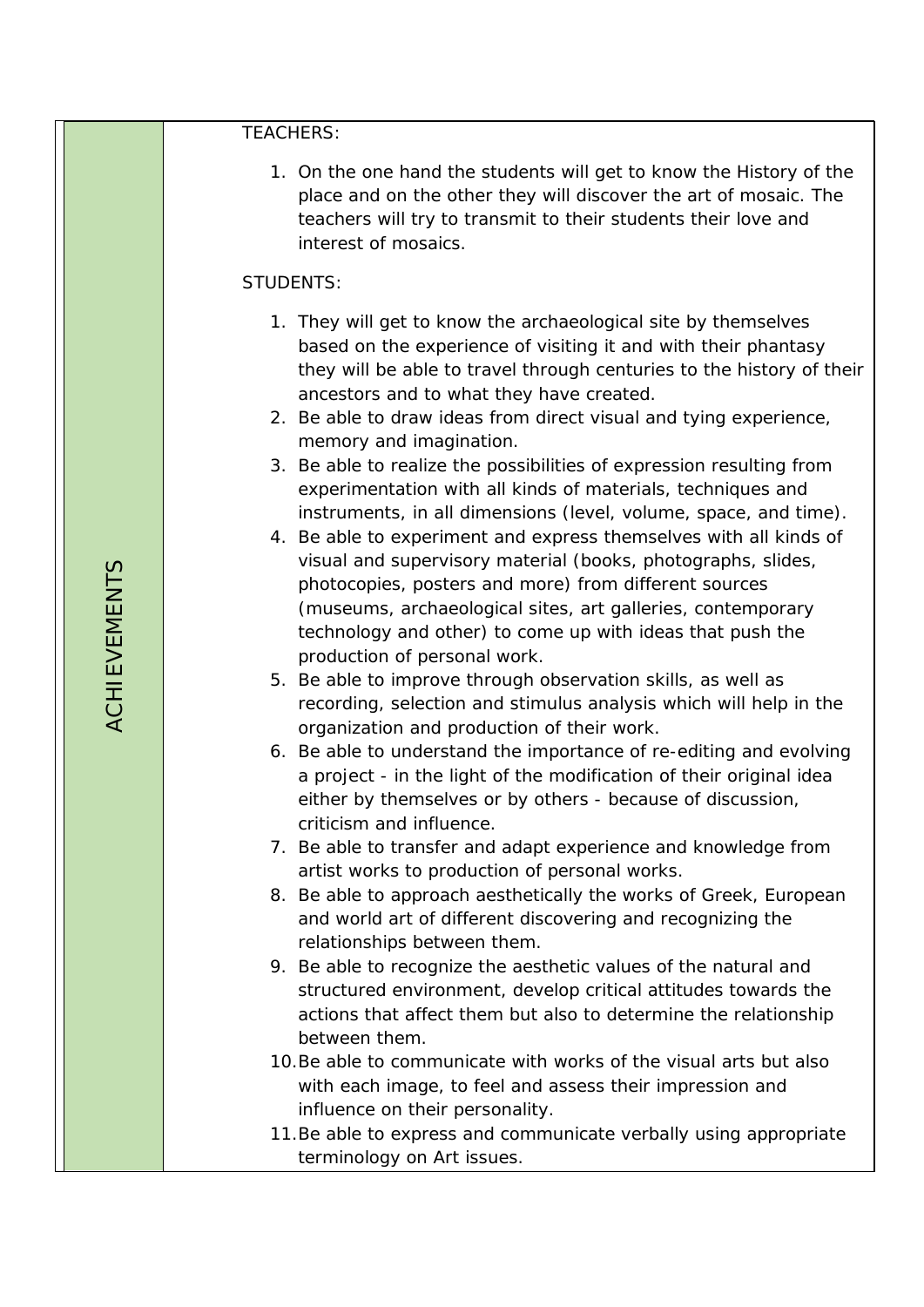| 12. Be able to understand that the arts and their applications are                                                                    |                                                                                                                  |                                                                                         |  |  |  |
|---------------------------------------------------------------------------------------------------------------------------------------|------------------------------------------------------------------------------------------------------------------|-----------------------------------------------------------------------------------------|--|--|--|
|                                                                                                                                       | related to many professions.                                                                                     |                                                                                         |  |  |  |
|                                                                                                                                       |                                                                                                                  | 13. Be able to approach the complex phenomenon of Art globally and                      |  |  |  |
|                                                                                                                                       | to perceive the two-way relationship and interaction of theory                                                   |                                                                                         |  |  |  |
|                                                                                                                                       | and practice.                                                                                                    |                                                                                         |  |  |  |
|                                                                                                                                       |                                                                                                                  | 14. Be able to identify the relationships between visual works and                      |  |  |  |
|                                                                                                                                       |                                                                                                                  | works of other arts and sciences and more broadly on issues and                         |  |  |  |
|                                                                                                                                       |                                                                                                                  | problems related to people, society and nature.                                         |  |  |  |
| <b>METHODS AND</b>                                                                                                                    |                                                                                                                  | The most important method to activate students is                                       |  |  |  |
| <b>TECHNIQUES</b>                                                                                                                     |                                                                                                                  | observation. After that the teacher has to explain to them                              |  |  |  |
|                                                                                                                                       |                                                                                                                  | the needs of the technique in order to make a mosaic. The                               |  |  |  |
|                                                                                                                                       |                                                                                                                  | method of making a mosaic has the following steps: •                                    |  |  |  |
|                                                                                                                                       |                                                                                                                  | selection of a pattern, • drawing on a specific surface, •                              |  |  |  |
|                                                                                                                                       | choose the suitable tesserae (mosaic tiles), • cut the                                                           |                                                                                         |  |  |  |
|                                                                                                                                       | tesserae in the shape and size that fits you, • put the<br>tesserae on the pattern. For all the above, necessary |                                                                                         |  |  |  |
|                                                                                                                                       | materials and tools are needed: different colours of tesserae,                                                   |                                                                                         |  |  |  |
|                                                                                                                                       | pliers to cut the tesserae, a piece of wood to place the                                                         |                                                                                         |  |  |  |
|                                                                                                                                       | pattern onto and a particular glue to put the tesserae on the                                                    |                                                                                         |  |  |  |
| <b>TOOL-MATERIAL</b>                                                                                                                  | piece of wood.<br>1. Worksheets                                                                                  |                                                                                         |  |  |  |
| (Products to be                                                                                                                       | 2. Camera                                                                                                        |                                                                                         |  |  |  |
| used in the course)                                                                                                                   | 3. The museum's map                                                                                              |                                                                                         |  |  |  |
|                                                                                                                                       | 4. Guidelines                                                                                                    |                                                                                         |  |  |  |
|                                                                                                                                       | 5. Notebooks                                                                                                     |                                                                                         |  |  |  |
| <b>ACTIVITIES TO BE</b>                                                                                                               | The assessment can be done during the making of a new                                                            |                                                                                         |  |  |  |
| <b>IMPLEMENTED</b>                                                                                                                    | mosaic. It can be combined with a writing that has to do                                                         |                                                                                         |  |  |  |
|                                                                                                                                       | with the emotions that arose during the making of the<br>mosaic.                                                 |                                                                                         |  |  |  |
|                                                                                                                                       |                                                                                                                  |                                                                                         |  |  |  |
|                                                                                                                                       |                                                                                                                  | PROCESSING AND IMPLEMENTATION OF THE LESSON                                             |  |  |  |
|                                                                                                                                       |                                                                                                                  | The students will have to observe the                                                   |  |  |  |
|                                                                                                                                       | <b>OBSERVATION</b>                                                                                               | technique of the movement of the                                                        |  |  |  |
|                                                                                                                                       |                                                                                                                  | tesserae.<br>The students have seen how a mosaic                                        |  |  |  |
|                                                                                                                                       | <b>INFORMING</b>                                                                                                 | looks like.                                                                             |  |  |  |
| PROCESS                                                                                                                               |                                                                                                                  | The students will have to seek for                                                      |  |  |  |
|                                                                                                                                       |                                                                                                                  | information about the specific material                                                 |  |  |  |
|                                                                                                                                       | <b>DATA COLLECTION</b>                                                                                           | and how will they work with it. Then, they<br>will have to gather the materials and the |  |  |  |
|                                                                                                                                       |                                                                                                                  | tools needed in order to make the mosaic.                                               |  |  |  |
|                                                                                                                                       | <b>SAMPLE</b>                                                                                                    |                                                                                         |  |  |  |
|                                                                                                                                       | <b>COLLECTION (IF</b>                                                                                            |                                                                                         |  |  |  |
|                                                                                                                                       | <b>AVAILABLE)</b>                                                                                                |                                                                                         |  |  |  |
|                                                                                                                                       | <b>PROCEDURE</b>                                                                                                 |                                                                                         |  |  |  |
| 1<br>Pre-educational tour classroom activities:<br>Daphni Monastery is related to other subjects and their contents. It is related to |                                                                                                                  |                                                                                         |  |  |  |
| History as there was there in ancient times the ancient Greek temple of Daphni's                                                      |                                                                                                                  |                                                                                         |  |  |  |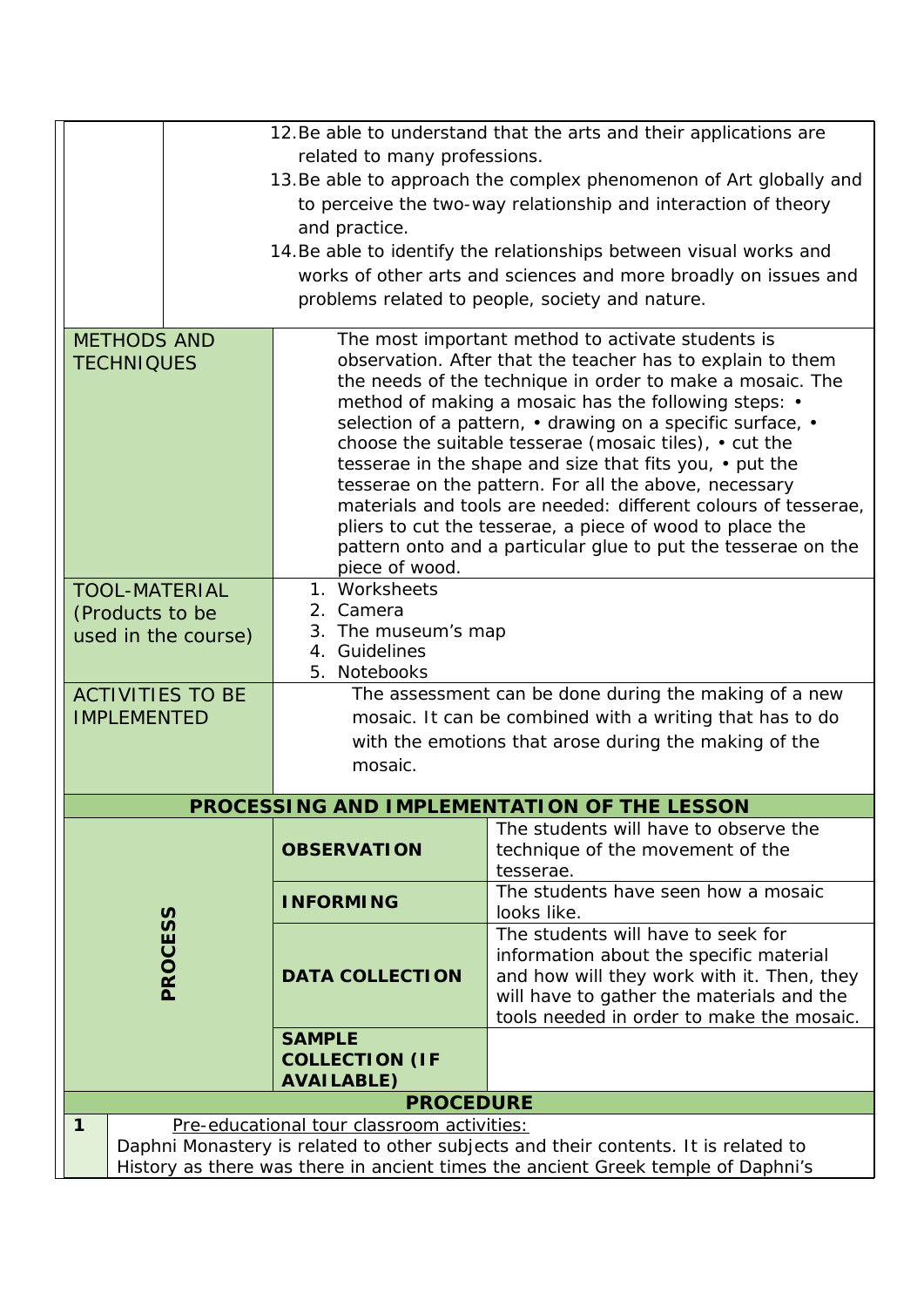|                |                                                    | Apollo. It has another correlation with Byzantium, as it there is the Byzantine church<br>of Daphni Monastery (6th -11th century). It is related to Arts with the significant<br>mosaics of the 11th century and with the Byzantine architecture of the church and its<br>surroundings. It is related to geography with the important geographical location of<br>the temple of Daphni's Apollo, because it was a stop of Panathenaic procession as it<br>was moving among "Iera Odo" (the Holy Road) towards Elefsina. In addition, it was a<br>crossroad between the mountains as it formed a narrow passage to enter the region of<br>Attica from the West                                                     |                |                                      |  |  |
|----------------|----------------------------------------------------|-------------------------------------------------------------------------------------------------------------------------------------------------------------------------------------------------------------------------------------------------------------------------------------------------------------------------------------------------------------------------------------------------------------------------------------------------------------------------------------------------------------------------------------------------------------------------------------------------------------------------------------------------------------------------------------------------------------------|----------------|--------------------------------------|--|--|
| $\overline{2}$ |                                                    | During the preparation phase:                                                                                                                                                                                                                                                                                                                                                                                                                                                                                                                                                                                                                                                                                     |                |                                      |  |  |
|                |                                                    | Teaching introductory elements of history art with emphasis on morphological<br>elements<br>Children learn to keep written notes with historical data, with observations and<br>with their thoughts on periods of art, on works and for artists and to write their<br>impressions of a visit to a museum or in a gallery.<br>Recognition of various effects such as: social, religious, political, etc.<br>Particular emphasis on the study of Byzantine religious art from churches,<br>frescoes, pictures, mosaics, utensils.<br>Brief references to one or two projects painting, sculpture and architecture.<br>Approximation of the performance of the natural and landscape in different eras<br>or styles. |                |                                      |  |  |
| 3              |                                                    | During the educational excursion:                                                                                                                                                                                                                                                                                                                                                                                                                                                                                                                                                                                                                                                                                 |                |                                      |  |  |
|                |                                                    | The students will have to observe the technique of the movement of the tesserae. The<br>students have seen how a mosaic looks like. The students will have to seek for<br>information about the specific material and how will they work with it. Then, they will<br>have to gather the materials and the tools needed in order to make the mosaic. The<br>students will have to choose a pattern. After that they will have to draw the selected<br>pattern on a surface. Then, they cut, place and glue the tesserae (mosaic tiles).                                                                                                                                                                            |                |                                      |  |  |
|                |                                                    |                                                                                                                                                                                                                                                                                                                                                                                                                                                                                                                                                                                                                                                                                                                   | 1              | Self-evaluation test about the visit |  |  |
|                |                                                    |                                                                                                                                                                                                                                                                                                                                                                                                                                                                                                                                                                                                                                                                                                                   | $\overline{2}$ | Making a story about the visit       |  |  |
|                |                                                    |                                                                                                                                                                                                                                                                                                                                                                                                                                                                                                                                                                                                                                                                                                                   | 3              | Kahoot knowledge quiz                |  |  |
|                | Kallia PAPATHEODOROU<br><b>VISUAL ARTS TEACHER</b> |                                                                                                                                                                                                                                                                                                                                                                                                                                                                                                                                                                                                                                                                                                                   |                |                                      |  |  |